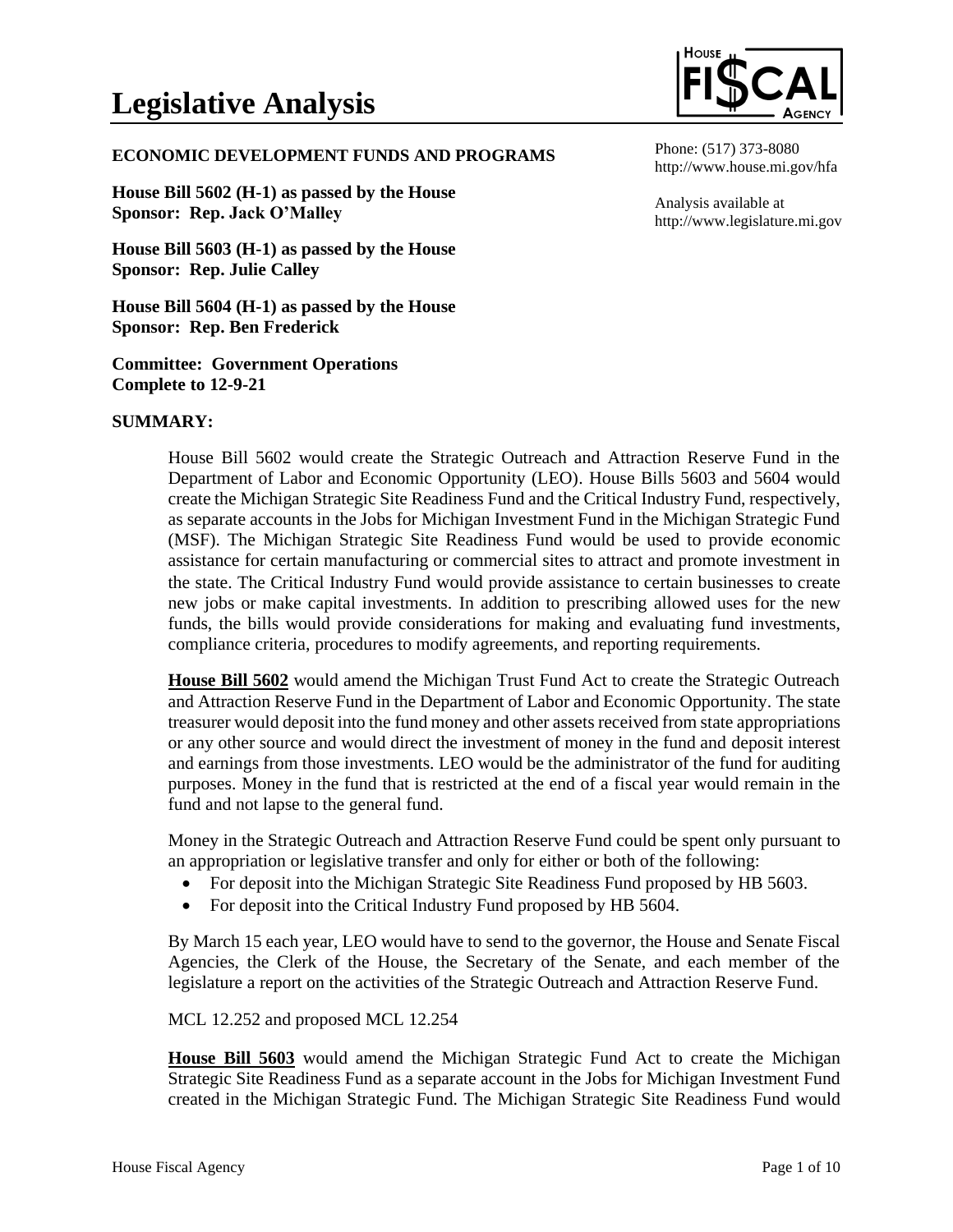include money appropriated, transferred, or deposited to the fund from the Strategic Outreach and Attraction Reserve Fund (proposed by House Bill 5602). Money in the fund at the end of a fiscal year that is not allocated or otherwise committed would revert to the Strategic Outreach and Attraction Reserve Fund.

# Permitted uses of the fund

MSF could spend money from the Michigan Strategic Site Readiness Fund only to provide grants, loans, investments, or other economic assistance to *eligible applicants* to conduct *eligible activities* to create investment-ready sites to attract and promote investment in the state for eligible activities on or related to *strategic sites* and *mega-strategic sites*. Money in the fund could not be used for administrative purposes.

*Eligible applicant* would mean an applicant that is one of the following:

- A political subdivision of the state, including any of the following:
	- o A county, city, village, township, or charter township.
	- o An instrumentality of any of the above.
	- o A single purpose or multipurpose special district or public authority.
- A local economic development corporation or similar authority.
- A person who is the owner of the site for which the improvements are proposed but is not its *end user*, as long as the person applies jointly with an applicant described above.
- A person that is or will be the end user of a site.

*Eligible activities* would mean one or more of the following for an applicable site:

- Land acquisition and assembly.
- Site preparation and improvement.
- Infrastructure improvements that directly benefit the site, such as transportation infrastructure, water and wastewater infrastructure, and utilities necessary to service the site.
- Demolition, construction, alteration, rehabilitation, or improvement of buildings on the site.
- Environmental remediation.
- Architectural, engineering, surveying, and similar professional fees.

*End user* would mean the person that will, directly or through an affiliate, establish and operate the manufacturing or other commercial enterprise that is the improved site's end use.

*Strategic site* would mean a publicly or privately owned site that is used for manufacturing or another commercial use or will be used for those purposes after a proposed acquisition.

*Mega-strategic site* would mean a strategic site that is at least 500 acres in size.

The MSF board of directors could not disburse funds from the Michigan Strategic Site Readiness Fund for a grant, loan, investment, or other economic assistance to an eligible applicant if either of the following applies:

• The applicant has not fully repaid all money subject to clawback or required to be repaid under a specific repayment provision in a written agreement under the act.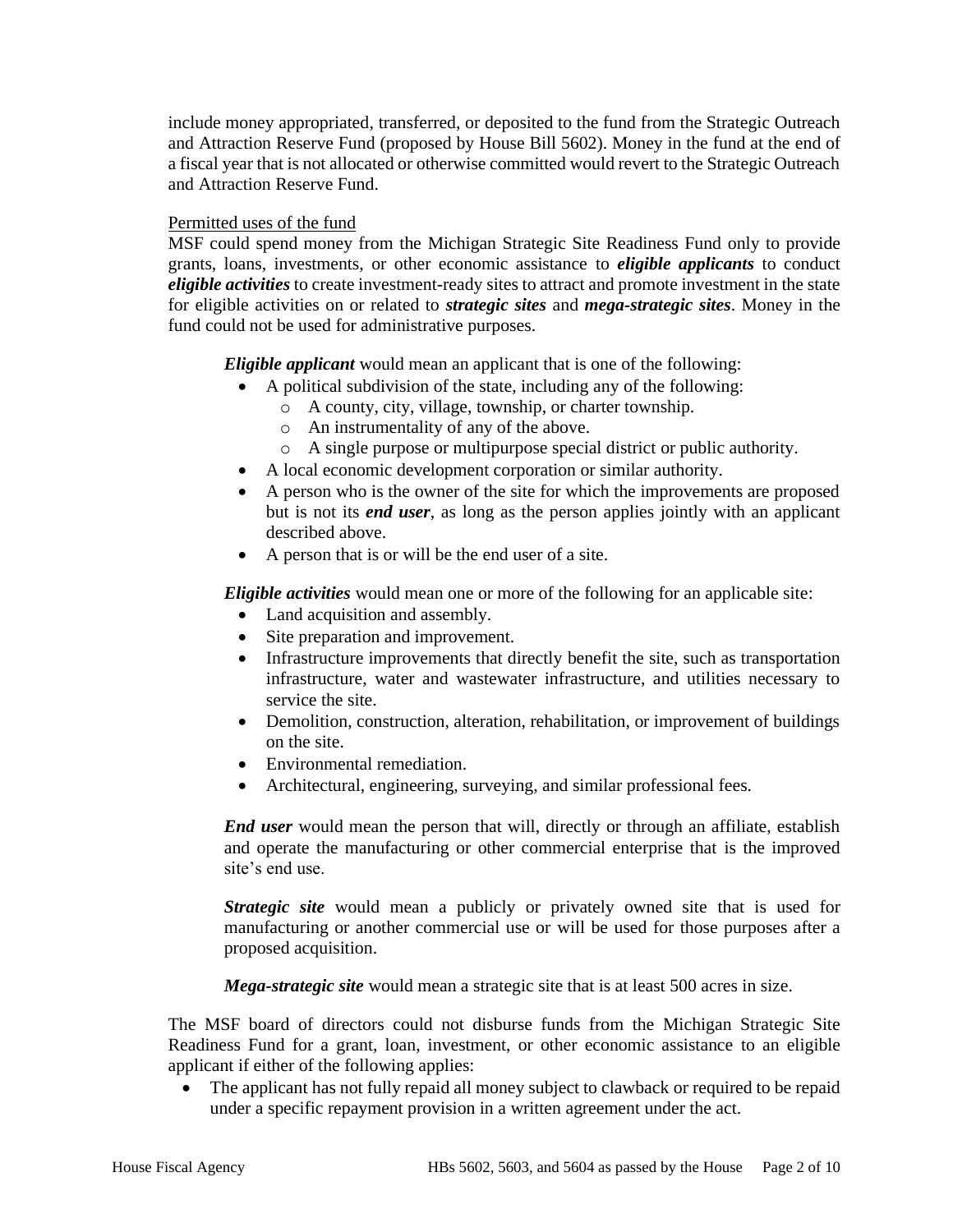• The applicant is in default on any grant, loan, investment, or other economic assistance made or guaranteed by the state.

Money paid to MSF under a clawback or specific repayment provision for a grant, loan, investment, or other economic assistance under the bill would have to be deposited in the Strategic Outreach and Attraction Reserve Fund proposed by HB 5602.

## Application, approval, and compliance process

The *Michigan Strategic Site Readiness Fund* would have to provide for a detailed application, approval, and compliance process that is also published and available on the MSF website. This process would have to provide for at least both of the following:

- An eligible applicant may apply for a grant, loan, investment, or other economic assistance in a form and manner determined by MSF.
- MSF must have separate application criteria for mega-strategic sites and other strategic sites and for sites that have a specifically identified end user and those that do not.

# General criteria for consideration

To the extent reasonably applicable as determined by the MSF board, MSF would have to consider and document at least all of the following criteria before entering into a written agreement for a grant, loan, investment, or other economic assistance as described below:

- The importance of the project or eligible activities to the community where they are located.
- Whether the project will stimulate additional revitalization of Michigan and the community where it is located.
- The amount of local financial and community support for the project.
- The amount of other economic assistance or support provided for the project by the state.
- The amount of other economic assistance or support provided for the project by the federal government, including federal appropriations or tax credits.
- The amount of private funds or investments for the project, including the applicant's own investments.
- The applicant's financial need for a grant, loan, investment, or other assistance.
- The extent to which vacant buildings and historic resources will be reused and blighted property will be redeveloped.
- The creation of new jobs in Michigan and at the project location.
- Whether and in what ways the project is financially and economically sound.
- Whether and in what ways the project converts abandoned public buildings to private use.
- Whether and in what ways the project promotes sustainable development.
- Whether and in what ways the project involves the rehabilitation of a historic resource.
- Whether and in what ways the project addresses areawide redevelopment.
- Whether and in what ways the project addresses underserved markets of commerce.
- The extent and level of environmental contamination.
- Whether and in what ways the project will compete with or affect existing Michigan businesses in the same industry.
- Whether and in what ways the project's proximity to rail and utility infrastructure will affect the performance of the project and will maximize energy and logistics needs in Michigan and in the community where the project is located.
- The risk that the project, products, and investments will become obsolete in the future.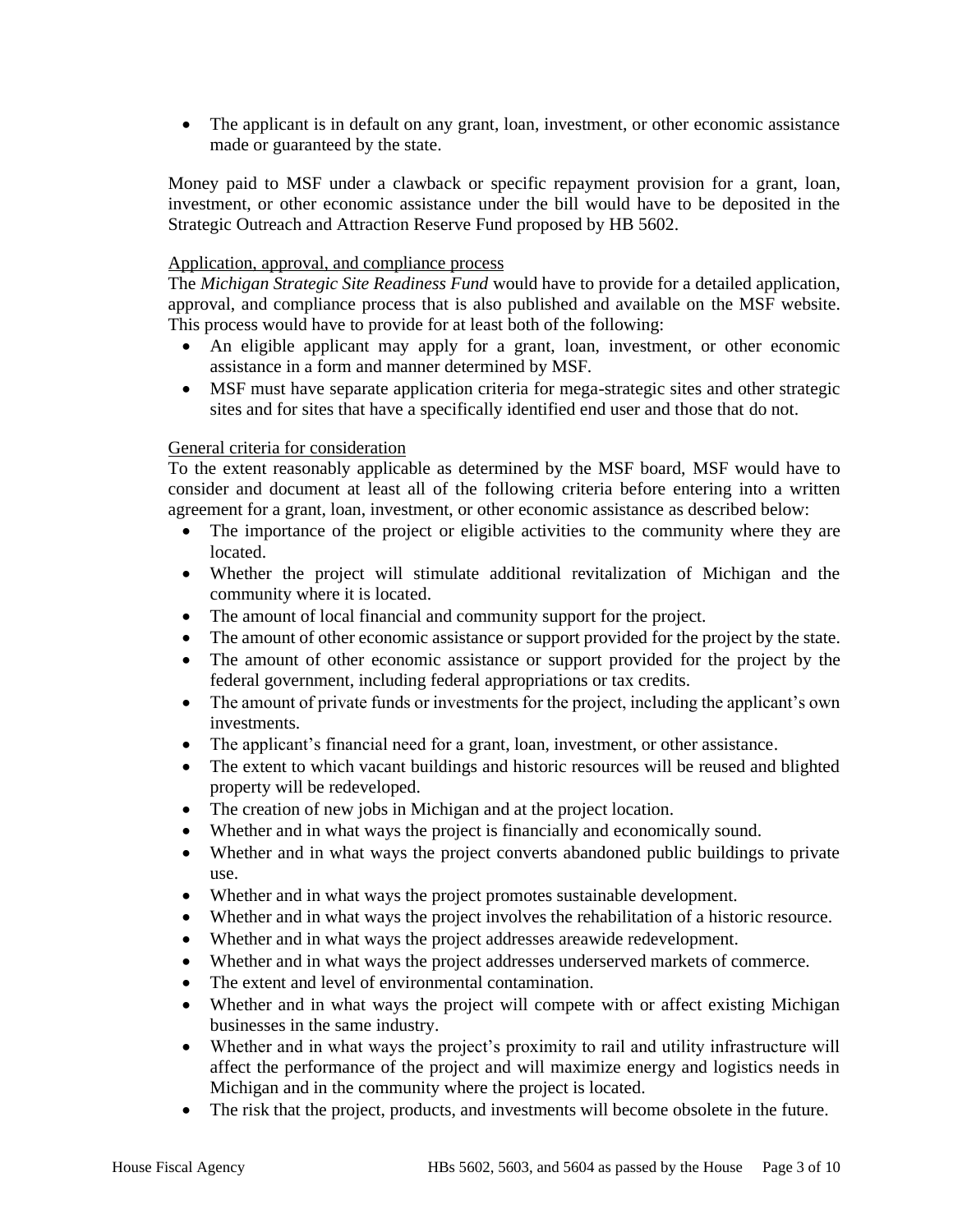- The overall return on investment to the state.
- Whether the proposed site is incorporated into a strategic plan of a political subdivision.
- Any other criteria approved by the MSF board that are specific to an individual project and consistent with the intent and findings of the bill. (The bill contains a legislative finding that funding provided under it is for a public purpose and serves the health, safety, and general welfare of the residents of Michigan.)

# Additional consideration criteria for specified cases

In addition to the above general considerations, MSF would have to consider and document at least all of the following criteria, to the extent reasonably applicable as determined by the MSF board, in determining whether to approve a grant, loan, investment, or other economic assistance for a strategic site for which an end user has *not* been specifically identified:

- The degree to which the proposed site demonstrates a high level of competitiveness for future development, considering and documenting all of the following:
	- o Whether the proposed site is currently assembled.
	- o Whether the proposed site is under site control.
	- o Whether the proposed site's size, configuration, location, and condition make it substantially ready for marketing and competitive for development upon completion of the proposed grant, loan, investment, or other assistance and demonstrated matching contributions.
- Whether the proposed investment will result in the elimination of blight and the remediation of environmental contamination.
- The degree of local matching contributions.
- Whether the investment will promote geographic equity in the distribution of funds among different areas of the state.
- Whether the eligible applicant has pursued all available cost-containment measures.

In addition to the above general considerations, MSF would have to consider and document at least all of the following criteria, to the extent reasonably applicable as determined by the MSF board, in determining whether to approve a grant, loan, investment, or other economic assistance for a mega-strategic site for which an end user has *not* been specifically identified:

- The degree to which the proposed site demonstrates a high level of competitiveness for future development, considering and documenting all of the following:
	- o Whether the proposed site is currently assembled.
	- o Whether the proposed site is under site control.
	- o Whether the proposed site's size, configuration, location, and condition make it substantially ready for marketing and competitive for development upon completion of the proposed grant, loan, investment, or other assistance and demonstrated matching contributions.
- Whether a strategic analysis supports the demand for the proposed site.
- The feasibility of proposed land acquisition.
- Utility and transportation availability and the feasibility of necessary improvements.
- Workforce availability and training capability.
- Environmental and topographical conditions and the feasibility of necessary site improvements.

In addition to the above general considerations, MSF would have to consider and document at least all of the following criteria, to the extent reasonably applicable as determined by the MSF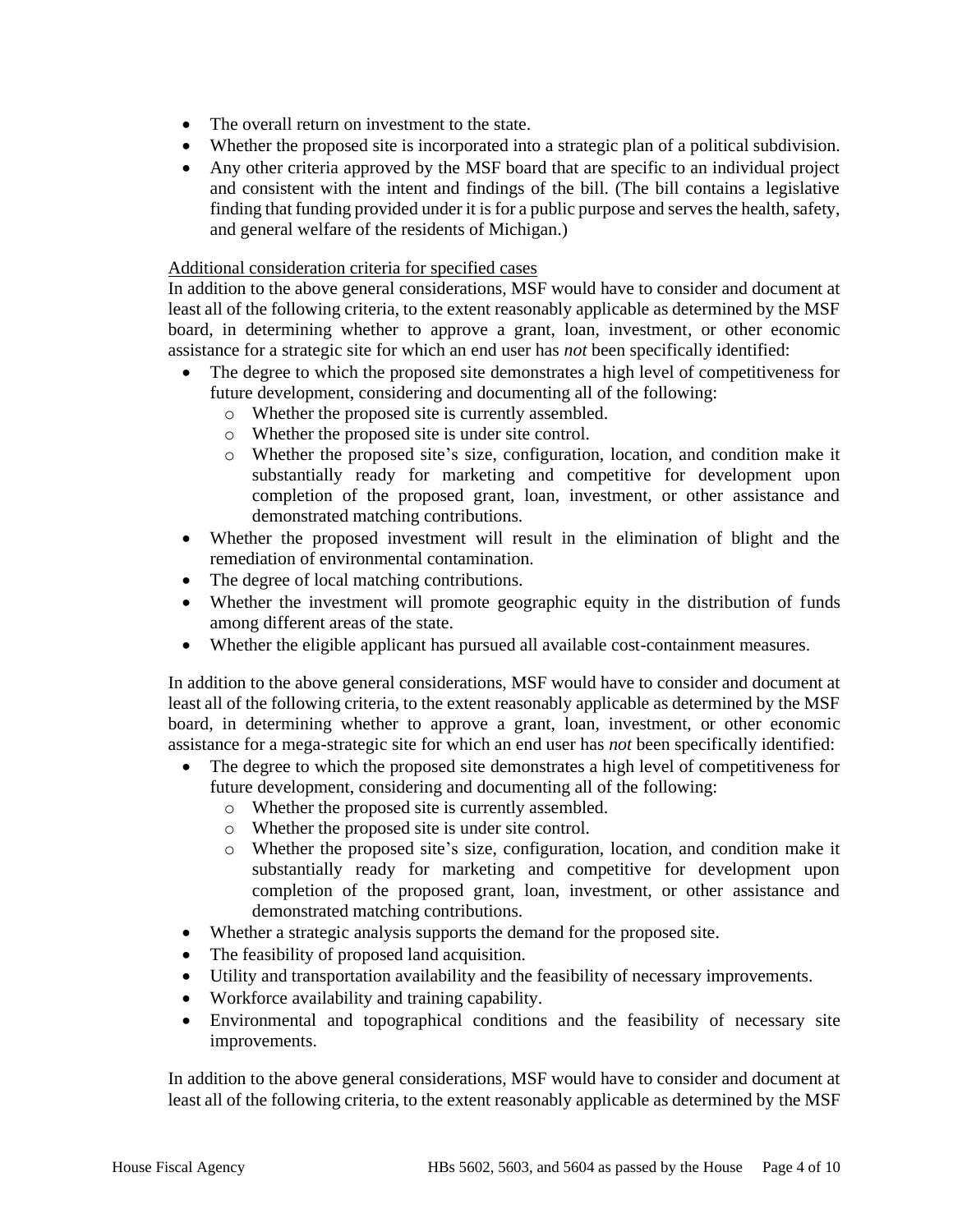board, in determining whether to approve a grant, loan, investment, or other economic assistance for a strategic site for which an end user *has* been specifically identified:

- The strategic economic importance of the project to Michigan and the community where it is located.
- Whether the financial assistance is needed to secure the project in the state.
- The degree to which the project is a priority for the local governmental unit or local economic development corporation where the site is located.
- The level of new job creation.
- Whether the jobs being created equal or exceed the average wage for the county where the project is located.
- The level of capital investment.
- The evidence of the end user's commitment to the site.

## Terms included in agreement

If MSF decides to provide a grant, loan, investment, or other economic assistance from the Michigan Strategic Site Readiness Fund to an eligible applicant after considering the above criteria, it would have to enter into a written agreement with the applicant that clearly and concisely includes all of the terms and conditions relating to the grant, loan, investment, or other economic assistance as determined and documented by the MSF board, including at least all of the following:

- Specific dates and benchmarks for the applicant to receive a grant, loan, investment, or other assistance, including conditions for the disbursement of funds in installments.
- For a grant, loan, investment, or other assistance provided to an end user of the site, a clawback and specific repayment provision for failure to comply with the agreement.
- A provision that all money subject to a clawback or repayment provision must be paid within 30 days of notification by MSF. Amounts not paid within 30 days would be subject to a penalty of 1% per month, prorated on a daily basis.
- A provision that if the applicant files for bankruptcy, the state is a secured creditor and must have first priority over other creditors if the applicant is in default under the written agreement to the extent allowed by law.
- An audit provision that requires MSF to verify that the established benchmarks for the project have been met.

In making an award for a mega-strategic site without a specifically identified end user, MSF would have to prepare, in collaboration with the applicant, a mega-strategic site investment strategy and spending plan that details the sequence and cost of anticipated investments in the selected site, the benchmarks for bringing the site to a marketable condition, and the marketing strategy for the site. Each plan would have to have the objective of establishing a certified mega-strategic site under a nationally recognized third-party certification program.

## Notice requirements for modifications

If MSF receives a request to modify an existing written agreement, it would have to provide a copy of the requested modification to the governor, the House and Senate Fiscal Agencies, the Clerk of the House, the Secretary of the Senate, and each member of the legislature within five business days after receiving it, together with the specific provisions to be modified and the rationale for considering the modification. Before modifying an agreement, MSF would have to give notice of the proposed amendments and publish them on its website at least one business day before a public hearing on them. If MSF modifies an agreement, it would have to provide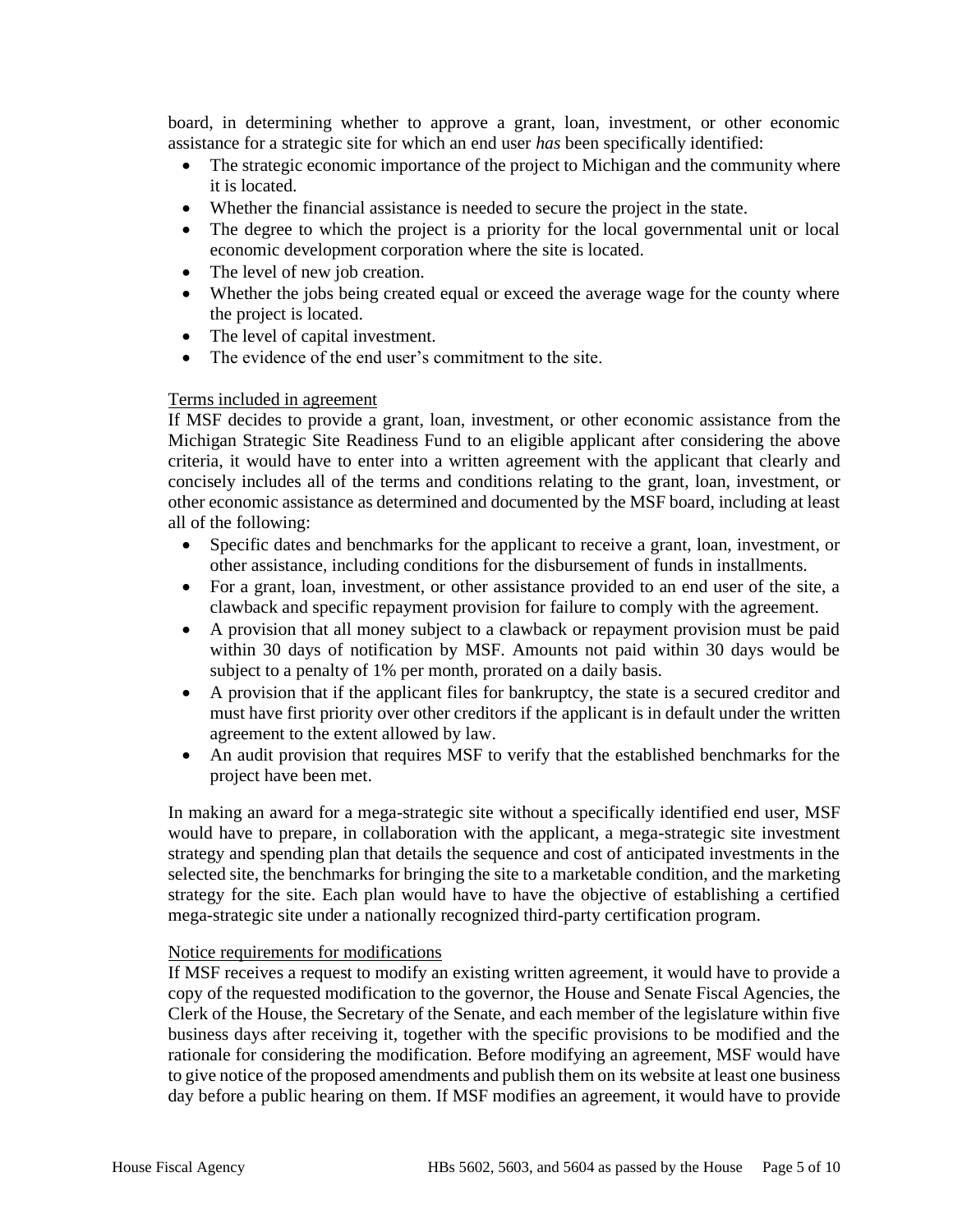a copy of the amended written agreement to the governor, the House and Senate Fiscal Agencies, the Clerk of the House, the Secretary of the Senate, and each member of the legislature within one business day after the modification.

#### Inventory of development-ready sites

MSF could provide grants and technical assistance from the Michigan Strategic Site Readiness Fund to local economic development corporations to create an inventory of development-ready sites. The inventory would have to use nationally recognized criteria to identify the readiness of sites for investment. MSF would have to maintain on its website a comprehensive inventory of those sites, with an interactive and user-friendly listing of all local and state developmentready sites and any related pictures, maps, or other documentation.

#### Reports and disclosures

At least every three months, MSF would have to post on the Michigan Economic Development Corporation's website the names of eligible applicants and location of each site that received a grant, loan, investment, or other economic assistance in that period and the amount of the grant, loan, investment, or other assistance.

By March 15 each year, MSF would have to send to the governor, the House and Senate Fiscal Agencies, the Clerk of the House, the Secretary of the Senate, and each member of the legislature a report on the activities of the Michigan Strategic Site Readiness Fund. The report would have to include all of the following:

- A list of eligible applicants that received a grant, loan, investment, or other assistance.
- The type of project or eligible activities approved.
- The amount and type of each award.
- The duration of the grant, loan, investment, or other economic assistance.
- The amount of financial assistance other than state resources.
- Amounts returned to the Strategic Outreach and Attraction Reserve Fund, including any clawbacks and repayments due to a breach of the written agreement.

If MSF fails to send the report by March 15, the MSF board could not disburse funds from the Michigan Strategic Site Readiness Fund for a grant, loan, investment, or other economic assistance until MSF sends the report as required.

MSF also would have to include the activities of the Michigan Strategic Site Readiness Fund in the annual report it now submits to the individuals and entities described above.

## MCL 125.2009 and proposed MCL 125.2088t

**House Bill 5604** would amend the Michigan Strategic Fund Act to create the Critical Industry Fund as a separate account in the Jobs for Michigan Investment Fund created in the Michigan Strategic Fund. The Critical Industry Fund would include money appropriated, transferred, or deposited to the fund from the Strategic Outreach and Attraction Reserve Fund (proposed by House Bill 5602). Money in the fund at the end of a fiscal year that is not allocated or otherwise committed would revert to the Strategic Outreach and Attraction Reserve Fund.

## Permitted uses of the fund

MSF could spend money from the Critical Industry Fund only to provide *qualified investments* to *qualified businesses* for deal-closing, gap financing, or *other economic assistance* to create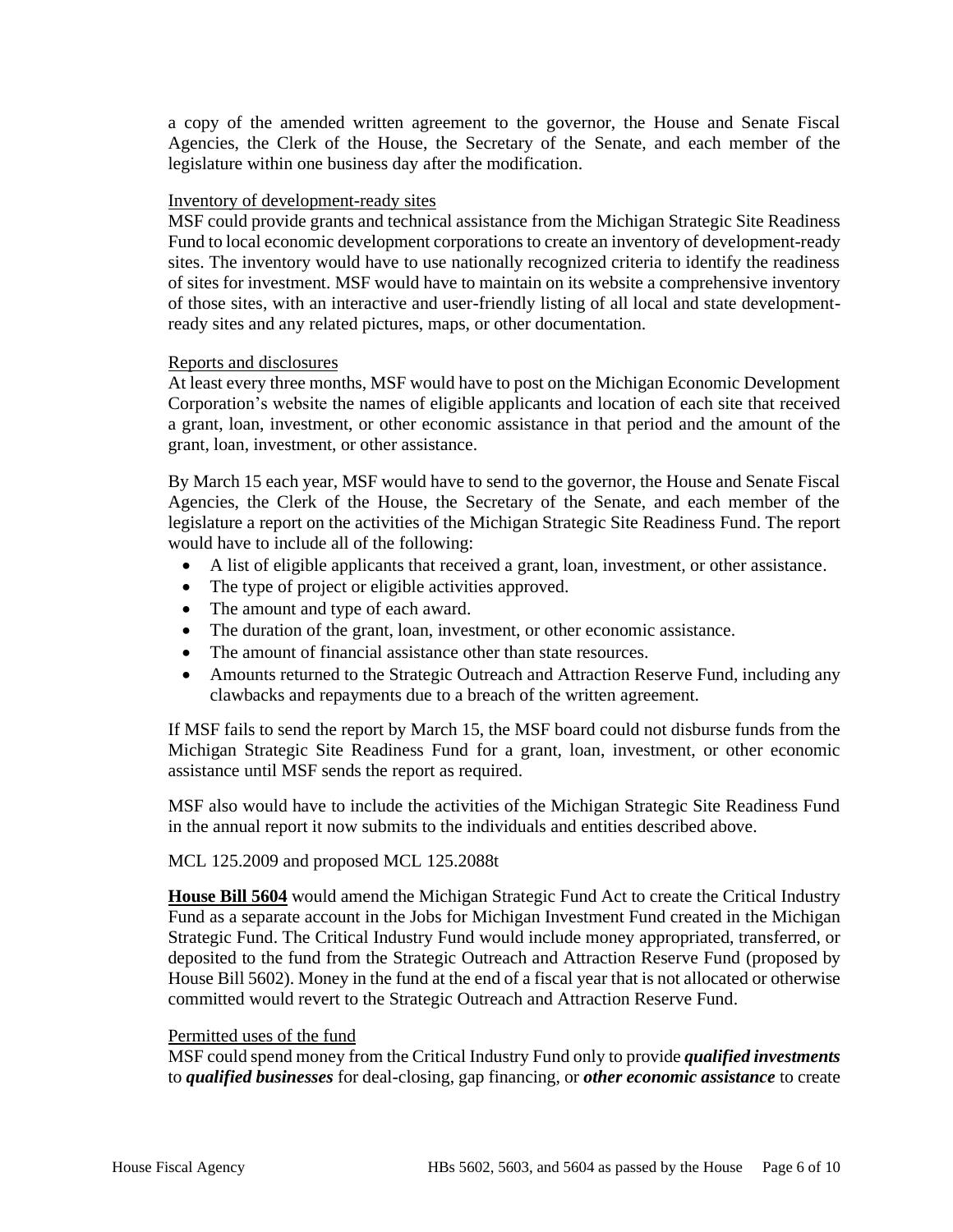new *qualified jobs* or make capital investments, as determined by the MSF board of directors. Money in the fund could not be used for administrative purposes.

*Qualified investment* would mean a grant, loan, investment, or other economic assistance from the jobs account for a project subject to a written agreement with a qualified business under the bill, including for the following:

- Creation of new qualified jobs, infrastructure improvements, other capital investments, or other assistance, such as an agreement providing for assistance through the Transportation Economic Development Fund (TEDF).
- Job training opportunities or workforce development and education.

*Qualified business* would mean a business that is located or operates in Michigan or will locate or operate in Michigan as determined by MSF. A qualified business could include more than one business as determined by the MSF board.

*Qualified job* would mean a job performed by either of the following, as determined and verified by MSF:

- A Michigan resident whose state income taxes are withheld by an employer or by an employee leasing company or professional employer organization on behalf of the employer.
- A nonresident who is employed by a business at a project location located in Michigan.

The MSF board could not disburse funds from the Critical Industry Fund for a qualified investment to a qualified business if either of the following applies:

- The business has not fully repaid all money subject to clawback or required to be repaid under a specific repayment provision in a written agreement under the act.
- The business is in default on any grant, loan, investment, or other economic assistance made or guaranteed by the state.

Money paid to MSF under a clawback or specific repayment provision for a qualified investment under the bill would have to be deposited in the Strategic Outreach and Attraction Reserve Fund proposed by HB 5602.

# Criteria for consideration

To the extent reasonably applicable as determined by the MSF board, MSF would have to consider and document at least all of the following criteria before entering into a written agreement for a qualified investment as described below:

- The importance of the project to the community where it is located.
- Whether the project will stimulate additional revitalization of Michigan and the community where it is located.
- The amount of local financial and community support for the project.
- The business's financial need for a qualified investment.
- The extent to which vacant buildings and historic resources will be reused and blighted property will be redeveloped.
- The creation of new qualified jobs in Michigan and at the project location.
- The amount of other public funds, such as federal or state funds and tax credits.
- The amount of private funds, investments, or contributions to the project, including the business's own investments.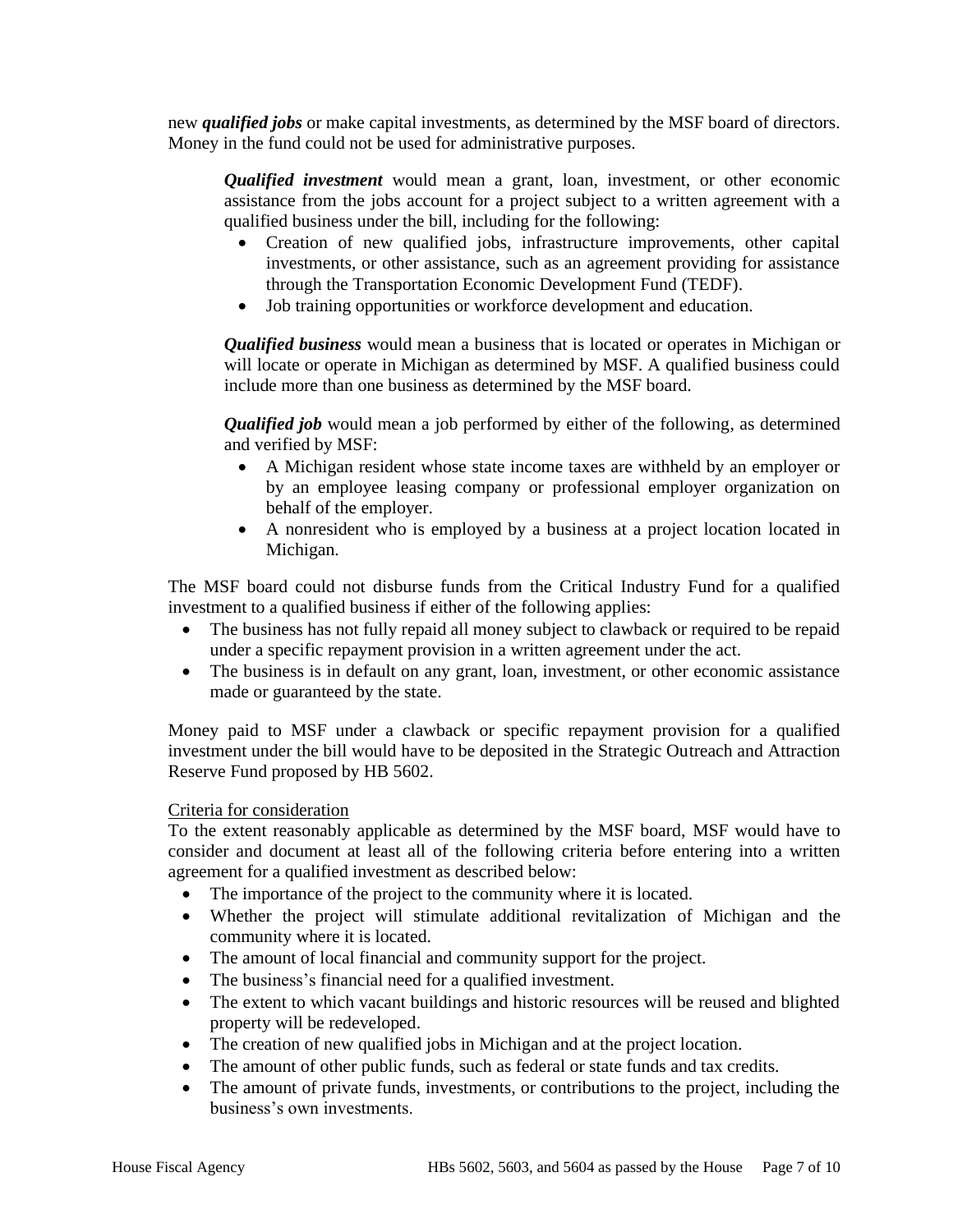- Whether and in what ways the project is financially and economically sound.
- Whether and in what ways the project promotes sustainable development.
- Whether and in what ways the project involves the rehabilitation of a historic resource.
- Whether and in what ways the project addresses areawide redevelopment and its overall economic benefit to the existing chain of supply.
- The extent and level of environmental contamination.
- Whether and in what ways the project will compete with or affect existing Michigan businesses in the same industry.
- Whether and in what ways the project's proximity to rail and utility infrastructure will affect the performance of the project and will maximize energy and logistics needs in Michigan and in the community where the project is located.
- The risk that the project, products, and investments will become obsolete in the future.
- The overall return on investment to the state.
- Any other criteria approved by the MSF board that are specific to an individual project and consistent with the intent and findings of the bill. (The bill contains a legislative finding that funding provided under it is for a public purpose and serves the health, safety, and general welfare of the residents of Michigan.)

## Terms included in agreement

If MSF decides to award a qualified investment from the Critical Industry Fund to a qualified business after considering the above criteria, it would have to enter into a written agreement with the business that clearly and concisely includes all of the terms and conditions relating to the investment as determined and documented by the MSF board, including at least all of the following:

- Specific time frames and benchmarks for the business to receive a disbursement from the fund in installments.
- Specific terms concerning the required creation of new qualified jobs in Michigan and at the project location, including measurable outcomes, proration of payments for partial performance, and clawback and specific repayment provisions for breach of the agreement or failure to meet measurable outcomes.
- Specific penalties for noncompliance with the agreement as determined by MSF.
- A provision that all money subject to a clawback or repayment provision must be paid within 30 days of notification by MSF. Amounts not paid within 30 days would be subject to a penalty of 1% per month, prorated on a daily basis.
- A provision that if the business files for bankruptcy, the state is a secured creditor and must have first priority over other creditors if the business is in default under the written agreement to the extent allowed by law.
- A provision that the business will provide the data described in the written agreement that are necessary for MSF to report to the legislature as required by the bill.
- A provision that, when determined appropriate by MSF, the business may enter into direct agreements with workforce training providers to meet workforce requirements of a qualified investment.

#### Notice requirements for modifications

If MSF receives a request to modify an existing written agreement, it would have to provide a copy of the requested modification to the governor, the House and Senate Fiscal Agencies, the Clerk of the House, the Secretary of the Senate, and each member of the legislature within five business days after receiving it, together with the specific provisions to be modified and the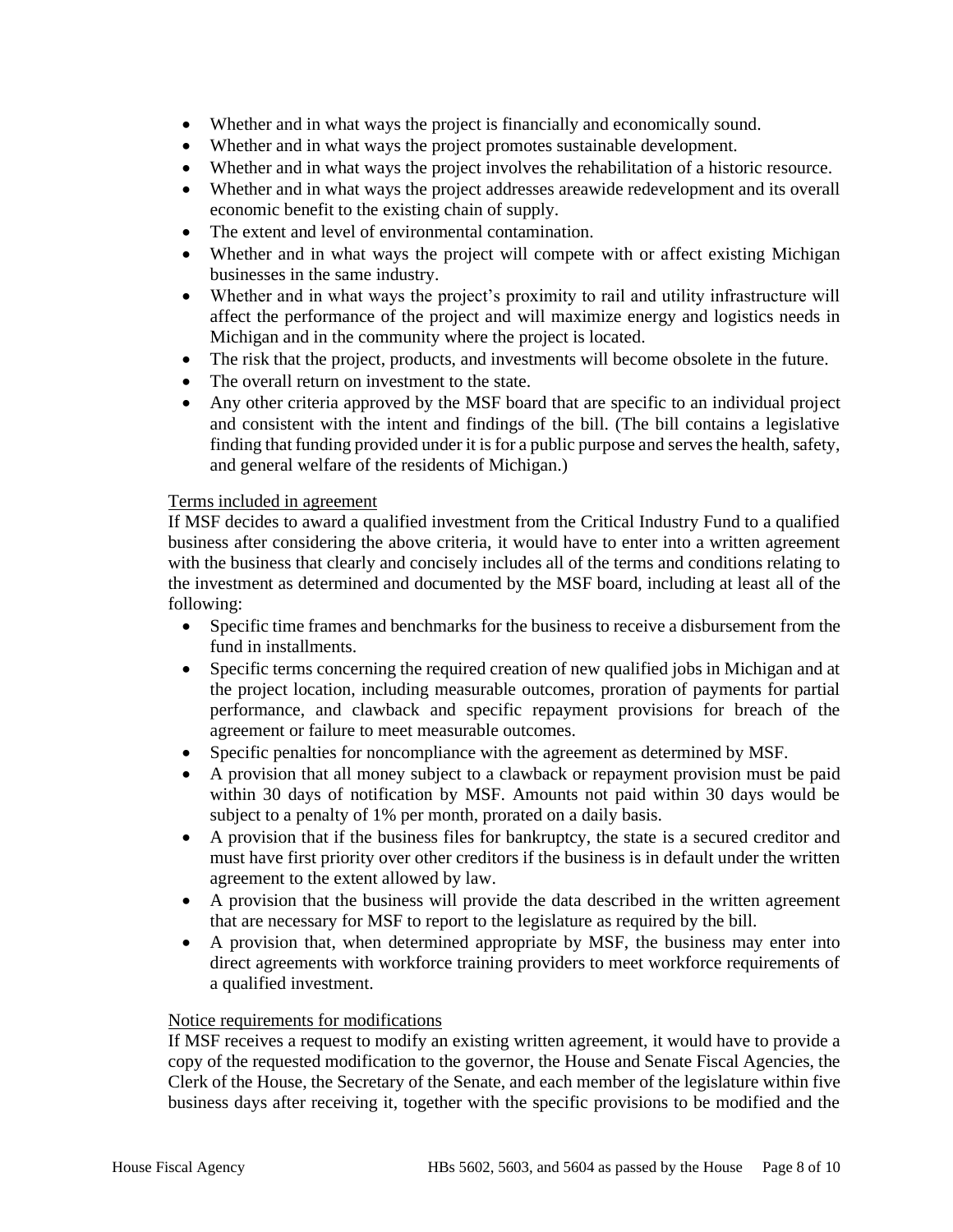rationale for considering the modification. Before modifying an existing written agreement, MSF would have to give notice of the proposed amendments and publish them on its website at least one business day before a public hearing on them. If MSF modifies a written agreement, it would have to provide a copy of the amended written agreement to the governor, the House and Senate Fiscal Agencies, the Clerk of the House, the Secretary of the Senate, and each member of the legislature within one business day after the modification.

# Determination of fair exchange of value

In determining whether an approved qualified investment represents a fair exchange of value for value, MSF could consider the total value to Michigan of the investment and the best interests of the state, including any positive economic impact to the state likely to be generated by the qualified business under the written agreement, especially economic impact resulting in the location in the state of a business facility with a high economic impact, increased capital investment in the state, and the creation of new qualified jobs in the state.

# Reports

By March 15 each year, MSF would have to send to the governor, the House and Senate Fiscal Agencies, the Clerk of the House, the Secretary of the Senate, and each member of the legislature a report on the activities of the Critical Industry Fund. The report would have to include all of the following:

- A list of qualified businesses that received a qualified investment.
- The type of project or product approved.
- The amount and type of qualified investment.
- For each separate form of qualified investment, all of the following:
	- o The number of new qualified jobs committed or projected when the qualified investment was applied for.
	- o The actual number of new qualified jobs created that are not temporary employees.
	- o The average annual salary of the new qualified jobs created that are not temporary employees.
- The duration of the qualified investment.
- The amount of financial assistance other than state resources.
- Amounts returned to the Strategic Outreach and Attraction Reserve Fund, including any clawbacks and repayments due to a breach of the written agreement.

If MSF fails to send the report as required above on or before March 15, the MSF board could not disburse funds from the Critical Industry Fund for a qualified investment until MSF sends the report as required.

MSF also would have to include the activities of the Critical Industry Fund in the annual report it now submits to the individuals and entities described above.

MCL 125.2009 and proposed MCL 125.2088s

The bills are tie-barred to HB 4082, which means that they cannot take effect unless HB 4082 is also enacted. $<sup>1</sup>$ </sup>

 $<sup>1</sup>$  As passed by the House, HB 4082 would require the State Administrative Board to have legislative approval for any</sup> appropriation inter-transfer that would increase or decrease an appropriation by specified amounts.